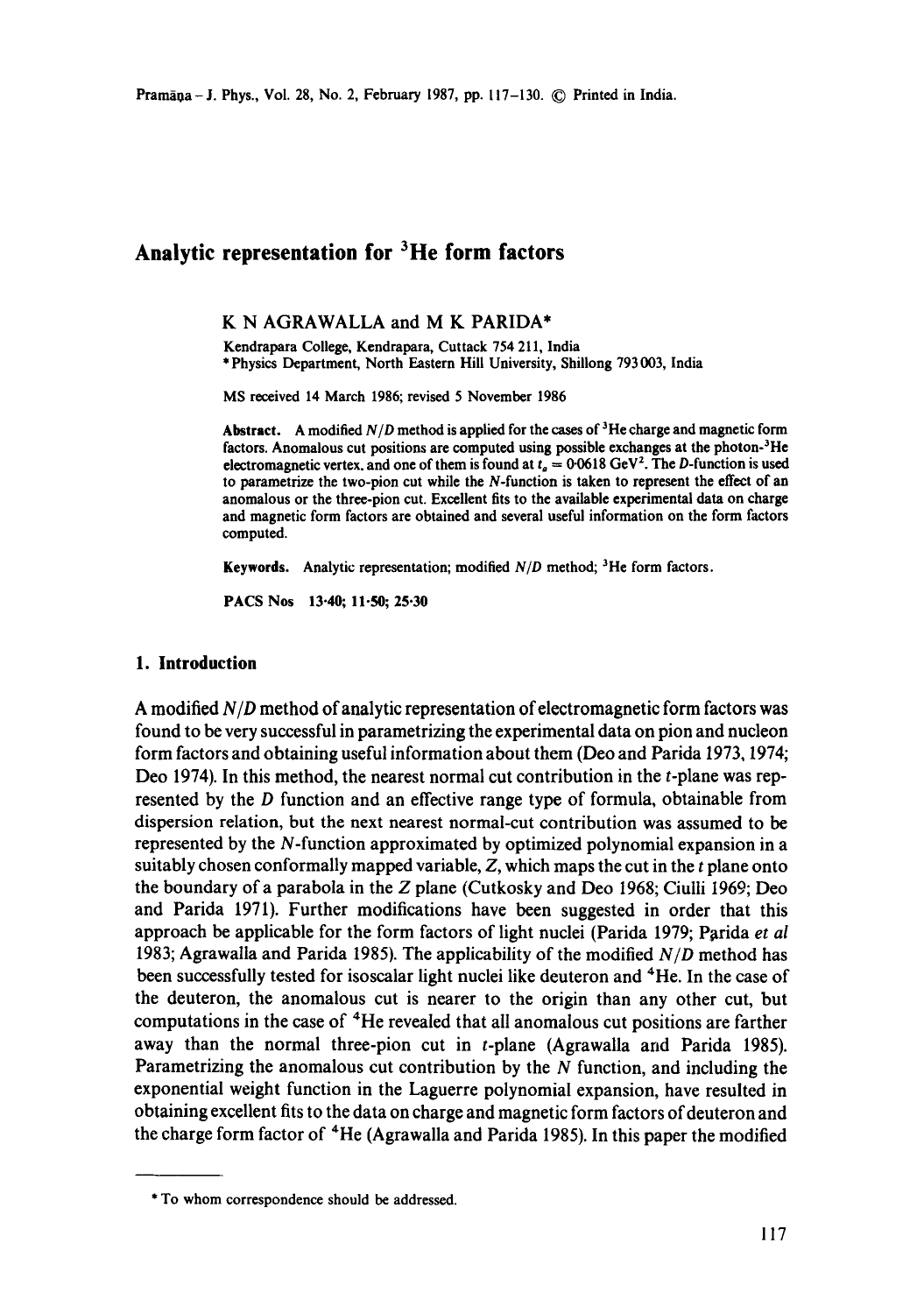formula is applied to the cases of charge and magnetic form factors of a nonisoscalar target like <sup>3</sup>He.

In § 2 we present the working formula and compute the anomalous cut positions. In  $\S$ § 3 and 4 we present our results on the data analysis of <sup>3</sup>He magnetic and charge form factors, respectively. Our results are summarized and conclusions stated in § 5.

# **2. The modified** *N/D* **method and analytic structure**

In this section we mention the modified *N/D* representation and also compute the positions of the anomalous cut using several possible exchanges at the photon-3He vertex.

## 2.1 The *modified NID representation*

The formula proposed for the form factor of a light nucleus is (Parida 1979; Parida *et al*  1983; Agrawalla and Parida 1985)

$$
F(t) = N(t)/D(t),
$$
\n<sup>(1)</sup>

where the D-function is assumed to represent the effect of the nearest normal cut, but the N-function is taken to represent the effect of an anomalous cut or the next-nearestnormal cut. The D-function is parametrized using an effective range type of formula obtainable from dispersion relation, but the N-function is approximated by optimized polynomial expansion. For <sup>3</sup>He form factors the nearest normal cut starts at  $t = 4m_{\pi}^2$ , which contributes to the D-function as (Deo and Parida 1973, 1974)

$$
D(t) = \sum_{n} a_n t^n + h(t) + \frac{m_{\pi}^2}{\pi},
$$
 (2)

where

$$
h(t) = \frac{2}{\pi} \frac{k^3}{\sqrt{t}} \ln \left[ \left( \frac{t}{4m_\pi^2} \right)^{1/2} + \left( \frac{t}{4m_\pi^2} - 1 \right)^{1/2} \right] - i \frac{k^3}{\sqrt{t}}, \tag{3}
$$

with

$$
k = \left(\frac{t}{4} - m_{\pi}^2\right)^{1/2}.\tag{4}
$$

The next nearest normal physical cut occurs at  $t = 9m_{\pi}^2 \approx 0.18 \text{ GeV}^2$ . This or an anomalous cut starting at  $t = t_a$  can be mapped onto the boundary of a parabola in the Z plane with the physical region of the t plane being mapped onto the physical region,  $0 \leqslant Re Z \leqslant \infty$ , of Laguerre polynomial expansion whose domain of convergence is the interior of the parabola. Then (Parida 1979)

$$
N(t) = \exp(-\alpha Z) \sum_{i} g_i L_i (2\alpha Z),
$$
 (5)

with

$$
Z(t) = \left\{ \ln \left[ \left( \frac{-t}{t_a} \right)^{1/2} + \left( \frac{-t}{t_a} + 1 \right)^{1/2} \right] \right\}^2.
$$
 (6)

Assuming that the series (5) converges sufficiently rapidly, we can rewrite the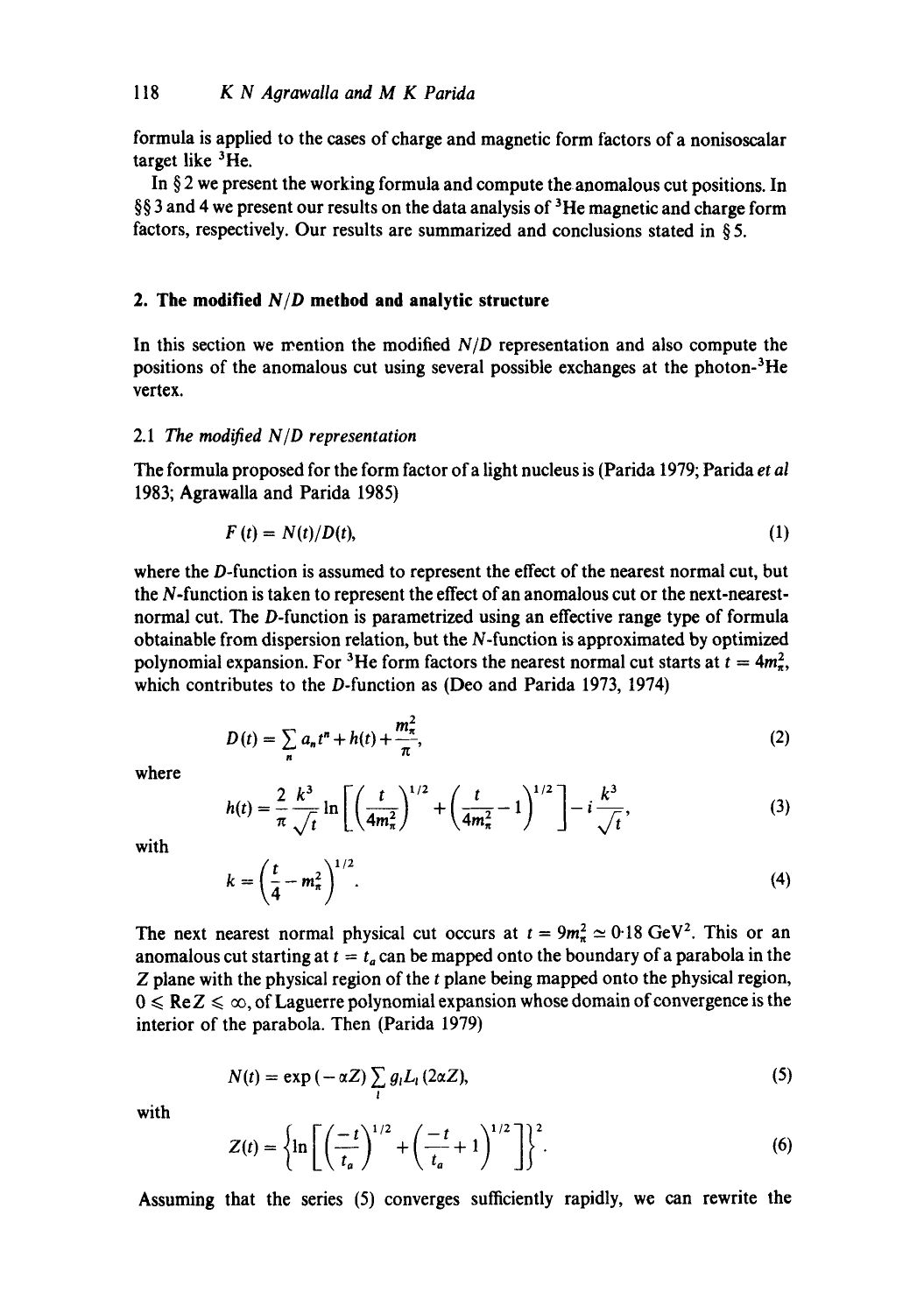$N$ -function for the first  $M$  significant terms as

$$
N(t) = \exp(-\alpha Z) \sum_{i=0}^{M} e_i Z^i.
$$
 (7)

Comparing (5) and (7), the relations between the unknown parameters  $g_i$ 's and  $e_i$ 's can be written down easily. The t dependence for the charge form factor,  $F_c(t)$ , or the magnetic form factor,  $F_m(t)$ , are given by (1)-(7) but with different sets of parameters,  $\alpha$ ,  $e_i$ ,  $g_i$ ,  $a_n$  and  $t_a$  for each. These sets of parameters are to be determined from data fitting to know the functions  $F_c(t)$  and  $F_m(t)$ . Besides the  $N/D$  representation, we also use two other formulas to compute the root mean square radii

$$
r_i = [6 F_i(0)]^{1/2}, \tag{8}
$$

and the charge or magnetic moment density distribution

$$
\rho_i(r) = \frac{1}{4\pi^2 r} \int_0^\infty F_i(|t|) \sin(r\sqrt{|t|}) d|t|,
$$
\n(9)

where  $i = c$  or m, corresponding to the charge or magnetic form factor, in (8) and (9).

#### 2.2 *Computation of the anomalous cut positions*

We have computed the anomalous cut positions using the photon- $3$ He vertex of figure 1, where each of a, b and c stand for an exchanged particle, multiparticle, a light nucleus state like deuteron, or their combination. The most familiar exchanges correspond to these objects being deuteron, proton or neutron. The formula representing the cut position can be written as (Eden *et a11966;* Hamilton 1968; Agrawalla and Parida 1985)

$$
-t = \frac{1}{2m_c^2} \left[ (m_b^2 + m_c^2 - M^2) (m_c^2 + m_a^2 - M^2) \right.\n\pm \left\{ 16m_a^2 m_b^2 m_c^4 + (m_b^2 + m_c^2 - M^2)^2 (m_c^2 + m_a^2 - M^2)^2 \right.\n- 4m_b^2 m_c^2 (m_c^2 + m_a^2 - M^2)^2 - 4m_c^2 m_a^2 (m_b^2 + m_c^2 - M^2)^2 \right\}^{1/2} \n- (m_a^2 + m_b^2),
$$
\n(10)



Figure 1. Vertex graph for computation of the anomalous cuts of <sup>3</sup>He form factors as described in the text.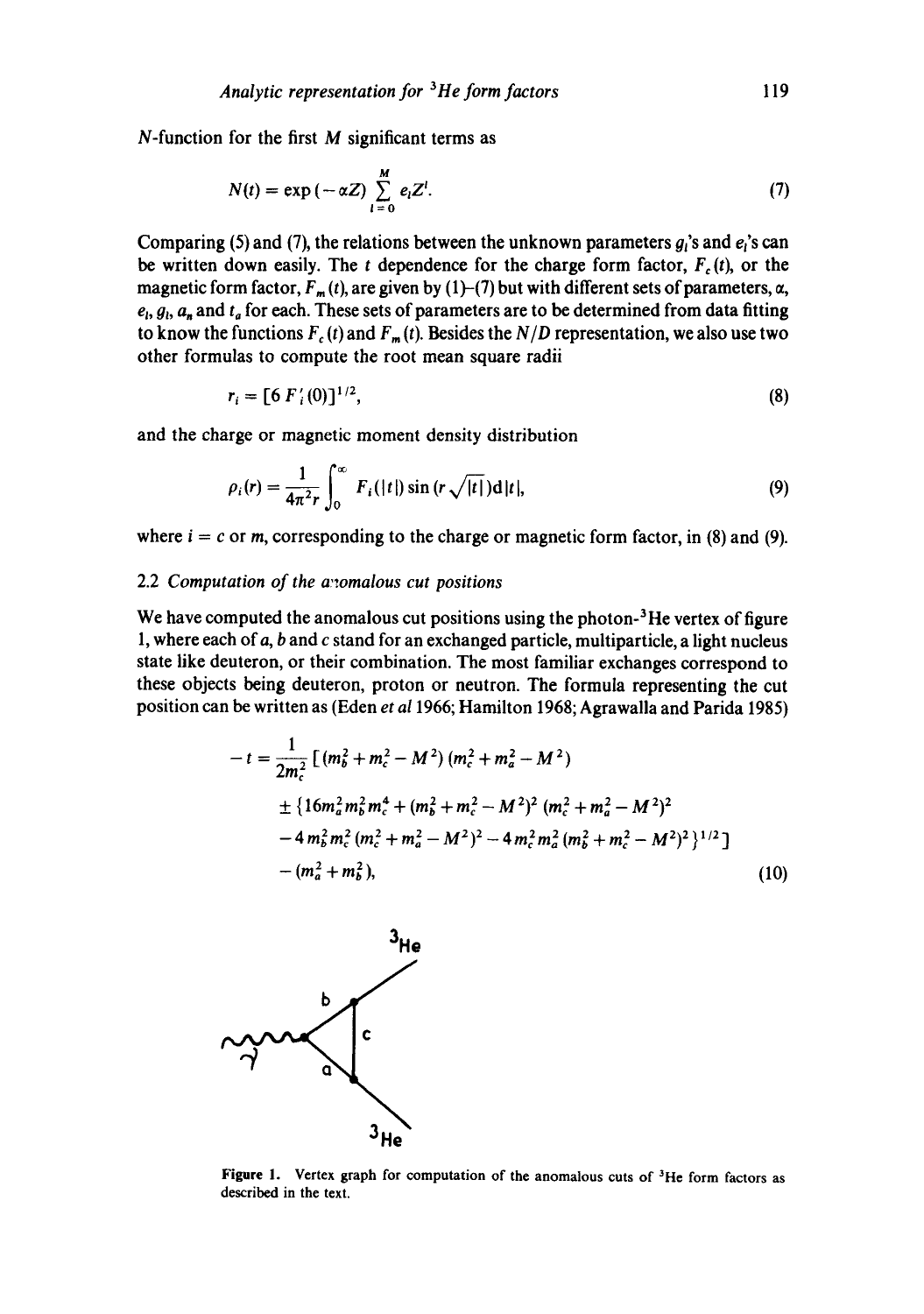where  $m_a$ ,  $m_b$ ,  $m_c$  and M represent masses of a, b, c and <sup>3</sup>He, respectively. In (10), only the plus route yields the correct anomalous-cut position as can be verified using exchanges with  $a = b$ . We denote the values corresponding to the plus route of (10) as  $t_a$ . In table 1 we have calculated  $t_a$  values for familiar transitions like <sup>3</sup>He  $\rightarrow$  p + d, and others like <sup>3</sup>He  $\rightarrow$  *pp* + *n*, <sup>3</sup>He  $\rightarrow$  *n* $\pi$ <sup>+</sup> + *d*, <sup>3</sup>He  $\rightarrow$  *d* + *N*<sup>\*</sup>, and <sup>3</sup>He  $\rightarrow$  *p* + *d* $\pi$ <sup>0</sup>. The nearest anomalous cut at  $t_a = 0.0618$  GeV<sup>2</sup> is found to occur for the simplest vertex corresponding to the transition  ${}^{3}He \rightarrow p + d$  and the (a, b, c) combination (p, p, d). This cut position occurs sufficiently below the two-pion cut. The next nearest anomalous cut at  $t_a$  $= 0.075 \text{ GeV}^2$  occurs for the less familiar and plausible transition, <sup>3</sup>He  $\rightarrow$  pp + n and the (a, b, c) combination *(n, n, pp)* and almost coincides with the two-pion cut. A third and the next nearest anomalous cut, which exists between the three-pion and the fourpion cuts, is due to the simple  $(a, b, c)$  combination  $(d, d, p)$  and also seems plausible. Other anomalous cuts existing at more distant points in the  $t$  plane and their  $(a, b, c)$ combinations are presented in table 1. As found out by us (Agrawalla and Parida 1985) all the anomalous cuts for 4He charge form factor occur above the three-pion cut, but for  ${}^{3}$ He, this computation shows that there exists one anomalous cut sufficiently below the two-pion cut. Thus, whereas the nearest threshold in the  $t$  plane for  $4$ He form factor is a normal threshold, for the  ${}^{3}$ He form factors it is an anomalous threshold.

# **3. Analysis of the magnetic form factor data and extrapolation**

We have taken all the available 32 data points with their errors reported by several experimental groups (McCarthy *et a11977;* Frosch *et a11967;* McAllister *et a11956).* As explained in §2, the D-function defined through formulas  $(2)-(4)$  is used to parametrize the two-pion cut. For the sake of convenience in data fitting, the N-function is chosen in the form (7), and assumed to represent the contribution due to an anomalous cut, or a normal cut other than the two-pion cut. Setting the normalization condition on two unknown parameters as  $e_0 = a_0$  and using  $\alpha = 0$ , which corresponds to the absence of

| a                   | b                   | c           | Anomalous-cut<br>positions<br>$t_a$ (GeV <sup>2</sup> ) |
|---------------------|---------------------|-------------|---------------------------------------------------------|
| p                   | P                   | d           | 0.0618                                                  |
| d                   | d                   | р           | 0.2470                                                  |
| n                   | n                   | pp          | 0.0750                                                  |
| pp                  | pp                  | n           | 0.2993                                                  |
| $d\pi^0$            | $d\pi^0$            | p           | 0.2573                                                  |
| p                   | p                   | $d\pi^0$    | 1.3381                                                  |
| $n\pi$ <sup>+</sup> | $n\pi$ <sup>+</sup> | d           | 1.7385                                                  |
| d                   | d                   | $n\pi$ $^+$ | 5.2530                                                  |
| $p\pi^0$            | $p\pi^0$            | d           | 1.6535                                                  |
| d                   | d                   | $p\pi^0$    | 5.2015                                                  |
| $N*(1470)$          | $N^*(1470)$         | d           | 3-8173                                                  |
| d                   | d                   | $N^*(1470)$ | 8.6569                                                  |

|  | Table 1. Computation of anomalous-cut po-         |  |  |  |  |
|--|---------------------------------------------------|--|--|--|--|
|  | sitions with various exchanges, a, b and c in the |  |  |  |  |
|  | vertex graph of figure 1.                         |  |  |  |  |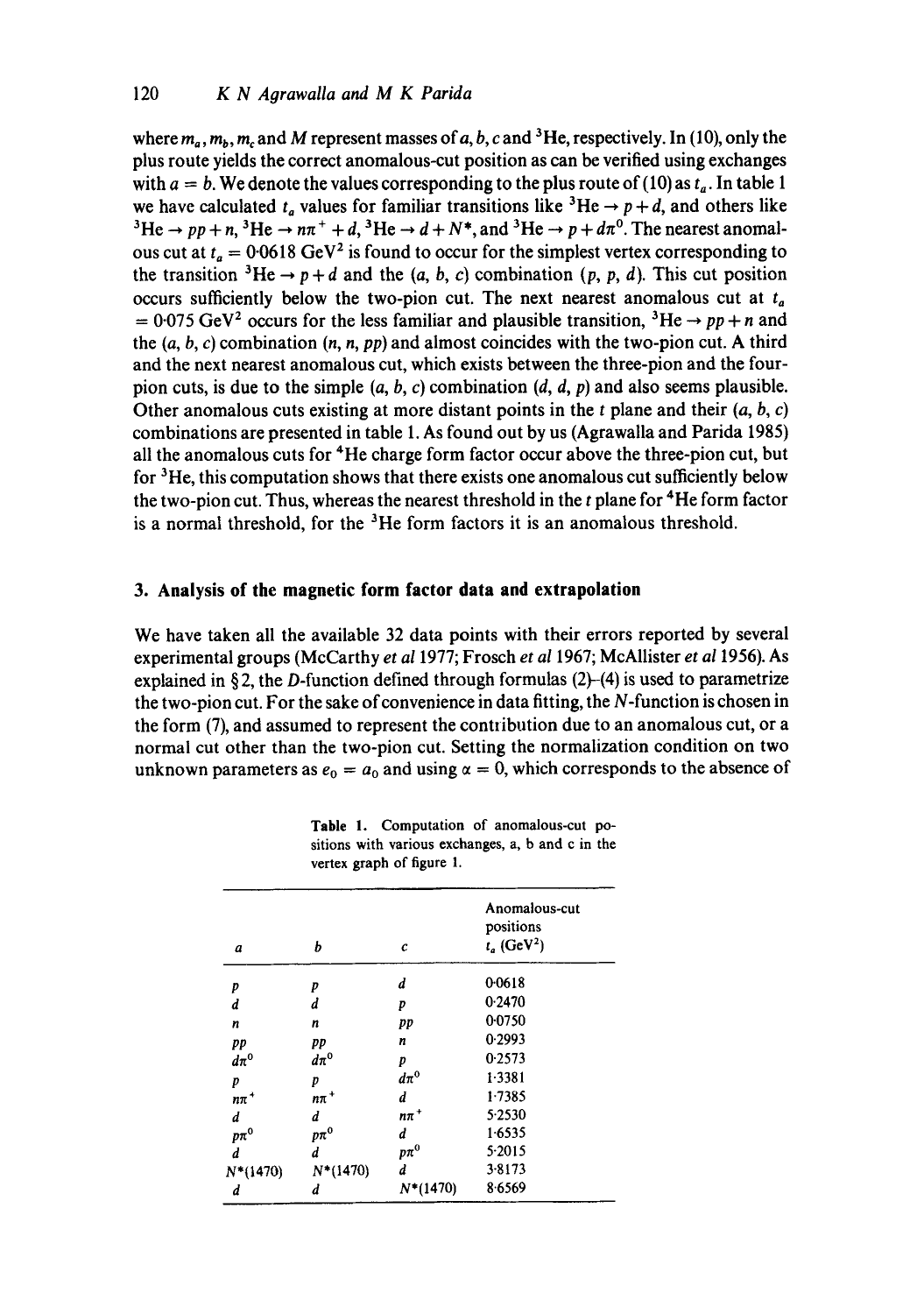the exponential weight function in the  $N$  function, yielded a very large value of total  $\chi^2$  ( $\simeq$  300), for all values of  $t_a$  given in table 1, and also the normal cut positions like  $t_a = 9m_{\pi}^2$ ,  $16m_{\pi}^2$  or 25  $m_{\pi}^2$ . Treating  $t_a$  as a free parameter also did not improve the fit significantly. But the introduction of the parameter,  $\alpha \neq 0$  and the exponential weight function in the N function drastically reduced the total  $\chi^2$  value. The necessity of the exponential weight function for the deuteron magnetic form factor has been emphasized by one of us (Parida 1979). For the lowest anomalous cut position at  $t_a = 0.0618 \text{ GeV}^2$ , the best fit curve yielded total  $\chi^2 = 50.4$  with 6 free parameters, corresponding to  $\chi^2/DF = 1.8$ . This fit has been shown by the curve I in figure 2 and the parameters are given in table 2 (case I). Increasing the parameters in the formula did not significantly improve the fit.

To see if the fit can be improved further, we tried different  $t_a$  values given in table 2 and also  $t_a = 9m_\pi^2$  or  $16m_\pi^2$ . The fit did not improve much with the next nearest anomalous



**Figure 2.** Fits to the <sup>3</sup>He magnetic form factor data as a function of various cut positions. Curves I, II and III represent best fits with  $t_a = 0.0618$ , 0.175 and 0.247 GeV<sup>2</sup>, respectively, in the N-function, but with the two-pion cut in the D-function.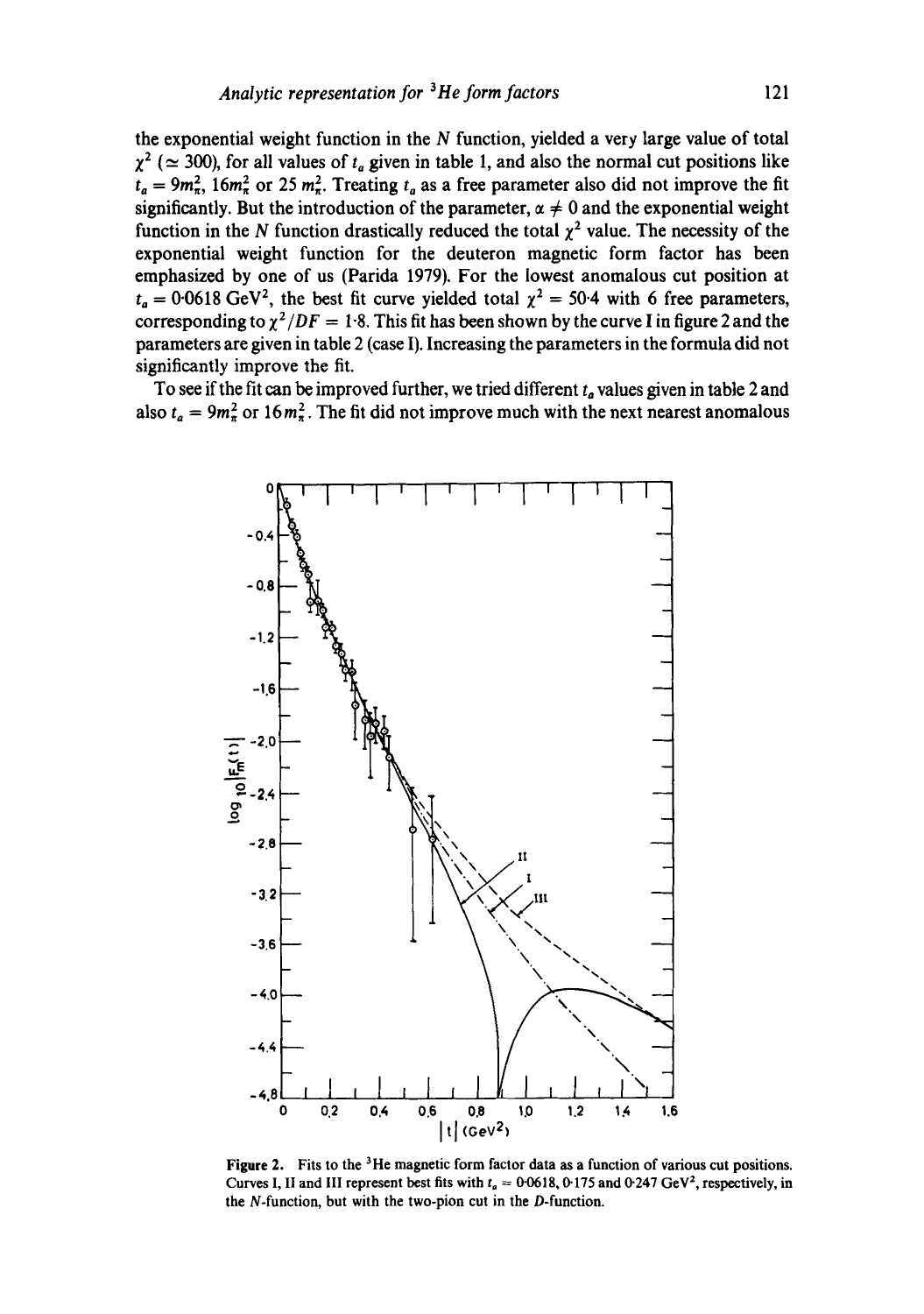**Table** 2. Unknown parameters in the *N/D* representation obtained form analysis of the magnetic form factor data corresponding to curves I, II and III of figure 2. Here  $g_i$ 's are the coefficients of the optimized polynomial expansion of the N function used for the magnetic form factor.

| I<br>00618 | П<br>0.1750    | ш<br>0.2470 |
|------------|----------------|-------------|
| $1-80$     | $1 - 14$       | 1:21        |
| 2.3730     | 2.1360         | 2.7020      |
| 0.5696     | 0.6177         | 06161       |
| 0.5869     | 0.5840         | 0.5778      |
| 0.6609     | 0.6624         | 0.6602      |
| 0.5696     | 0.6177         | 0.6161      |
| $-2.6510$  | $-0.2500$      | $-0.4949$   |
| 0.0086     | 00             | 0.1381      |
| 0.0116     | 0.5592         | 05341       |
| 0.5573     | 0-0585         | 0.0726      |
| 0.0006     | 0 <sub>0</sub> | 0-0094      |
|            |                |             |

cut at  $t_a = 0.075 \text{ GeV}^2$  and yielded  $\chi^2/DF = 1.7$ . As our next choice, we used the next nearest normal three-pion cut,  $t_a = 9m_\pi^2 = 0.175 \text{ GeV}^2$ , for the function N, and the total  $\chi^2$  for the best fit reduced to 30.9 with 5 free parameters, yielding an excellent fit with  $\chi^2/DF = 1.14$ . This fit has been shown as curve II in figure 2 and the parameters are presented in table 2 (case II). As our next step, we used the next nearest anomalous cut at  $t_a = 0.2475 \,\text{GeV}^2$  for the  $N(t)$  function and the best fiit was found to yield total  $\chi^2 = 31.58$ , but with 6 free parameters (one parameter more than the case II) corresponding to a little larger  $\chi^2/DF = 1.21$ . This fit has been shown as curve III in figure 2 and the parameters for this case are represented in table 2 (case III). Increasing the  $t_a$  values further was found to increase the total  $\chi^2$  value slowly.

The extrapolation of a physical quantity, such as the differential or total crosssection, or the form factor, is a tricky problem whose best solution has been obtained using analyticity and optimized polynomial expansion (Cutkosky and Deo 1968; Cutkosky 1969; Ciulli *et al* 1975). In the present case, the N function has been approximated by the optimized polynomial expansion, but the  $D$  function by an effective range type of formula obtainable using dispersion relation. Therefore, the errors in the extrapolated quantities are not minimized and the extrapolation for large  $|t|$  values are supposed to be less reliable. Using the results of table 2 and formulas  $(1)$ - $(7)$  yields the following asymptotic behaviour for the three fits

$$
F_m(t) \underset{t \to \infty}{\to} \frac{(\ln t)^p}{t^n} \exp \big[ -\alpha (\ln t)^2 \big] \tag{11}
$$

with  $\alpha = 2.373$ , 2.136 and 2.702 for the fits I, II and III, respectively. For all the three fits  $n = 2$ , but whereas  $p = 2$  for the best fit II,  $p = 4$  for the fits I and III.

The extrapolated values of the form factor for smaller  $|t|$  regions, where data are not available, are shown in figures 3, 4 and also in figure 2. The presence of a dip at  $|t| \approx 0.88$  GeV<sup>2</sup> and a second maximum at  $|t| \approx 1.1$ -1.3 GeV<sup>2</sup> is predicted by the best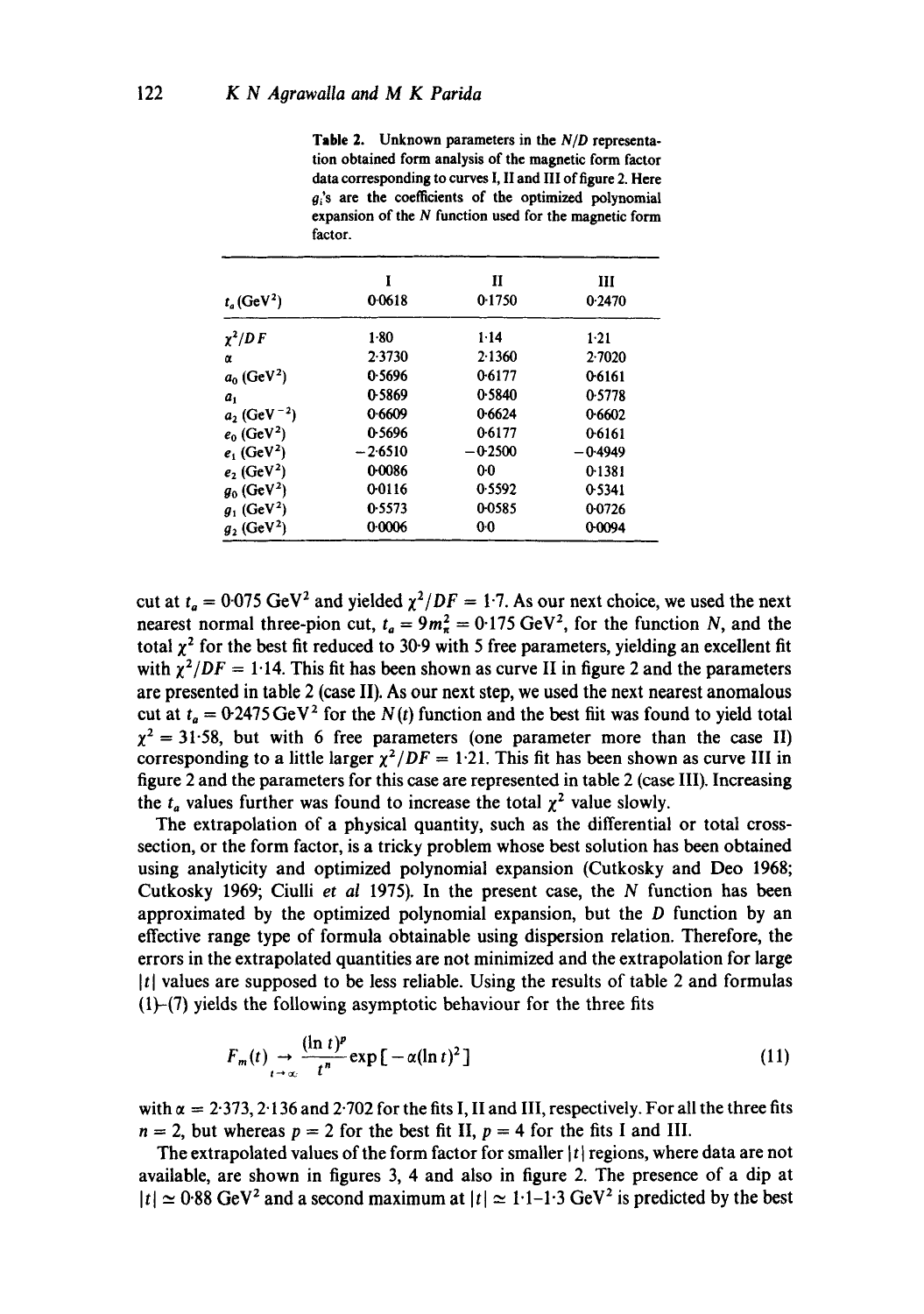fit II as shown in figure 2. For the fits I and III, the zeros of the N-function did not exist in the physical region and the dip or the second maximum does not occur for those fits. But since curve III represents an almost equally good fit as curve II, the occurrence of a dip or a second maximum is not a necessary prediction of this analysis.

Extrapolation onto the smaller and larger  $t$  values in the time-like regions are shown in figures 3 and 4. Figure 3 exhibits a large slope value of the form factor at  $t = 0$  for the lowest value of  $t_a$ . Using the parameters of table 2 and the formula (8), we compute the root mean square radius of magnetic moment distribution for <sup>3</sup>He

$$
\gamma_m = \begin{bmatrix} 3.230 \text{ fm}, & \text{FIT I} \\ 1.384 \text{ fm}, & \text{FIT II} \\ 1.747 \text{ fm}, & \text{FIT III.} \end{bmatrix}
$$
 (12)



**Figure** 3. Extrapolation of the 3He magnetic form factor onto the time-like region with various fits described as curves I, II and III corresponding to figure 2.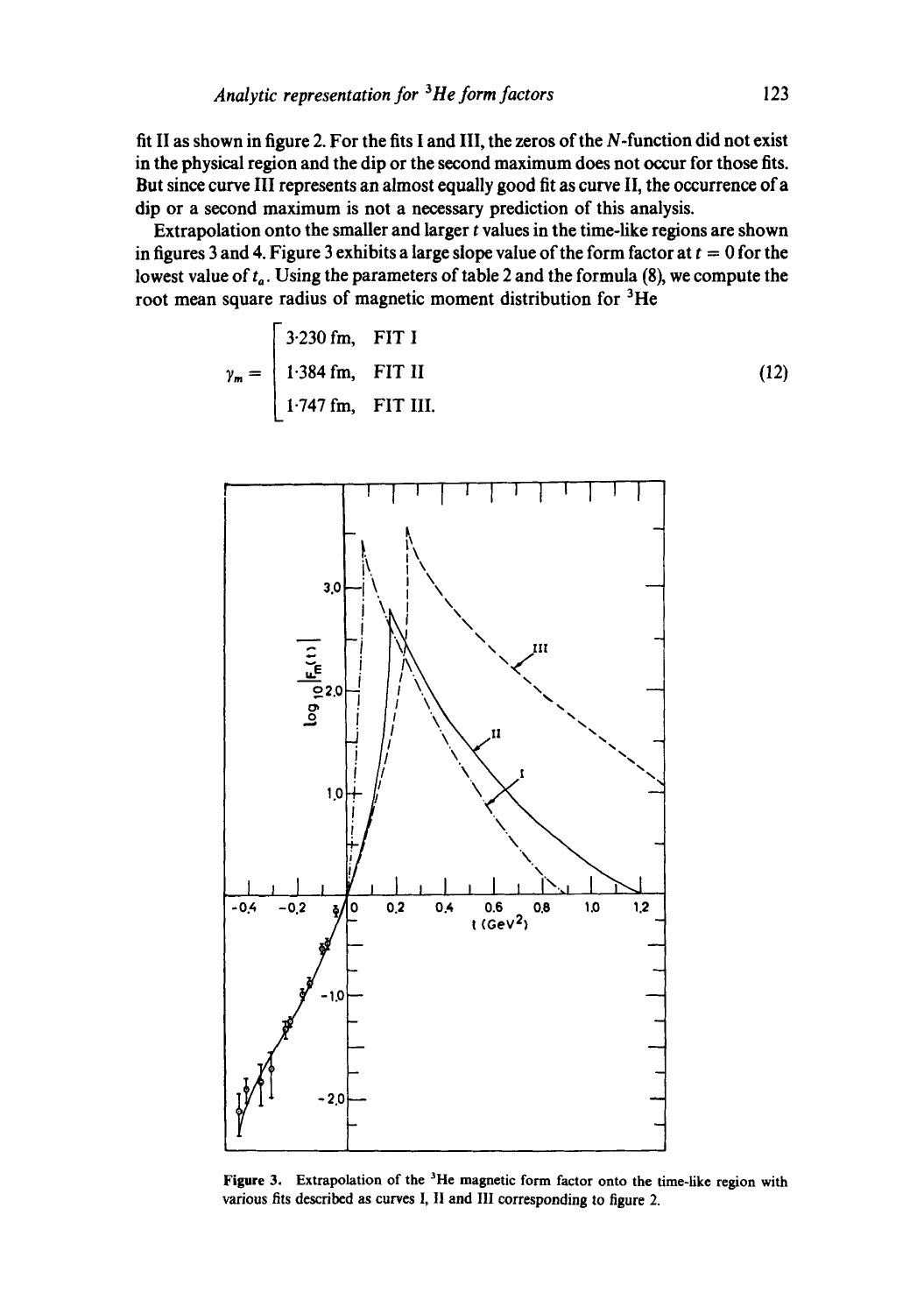**In the case of the lowest anomalous cut position, the radius appears to be more than twice the value obtained for the three-pion cut which is closer to the accepted value. Because of this reason, the fit I with the nearest anomalous cut seems to be ruled out as an analytic representation for the magnetic form factor. Using the parameters of table 2 and the formula (8), we also compute the density of magnetic moment distribution**   $p_m(r)$ , as a function of r, as shown in figure 5. As compared to the cases with the normal



**Figure 4.** Extrapolation of the fits II and III of figure 2 onto larger  $|t|$  values in the spacelike region.



**Figure 5.** Computation of density of magnetic moment distribution,  $\rho_m(r)$  as a function of **distance r from the origin corresponding to the fits** I, II and III **of figure** 2.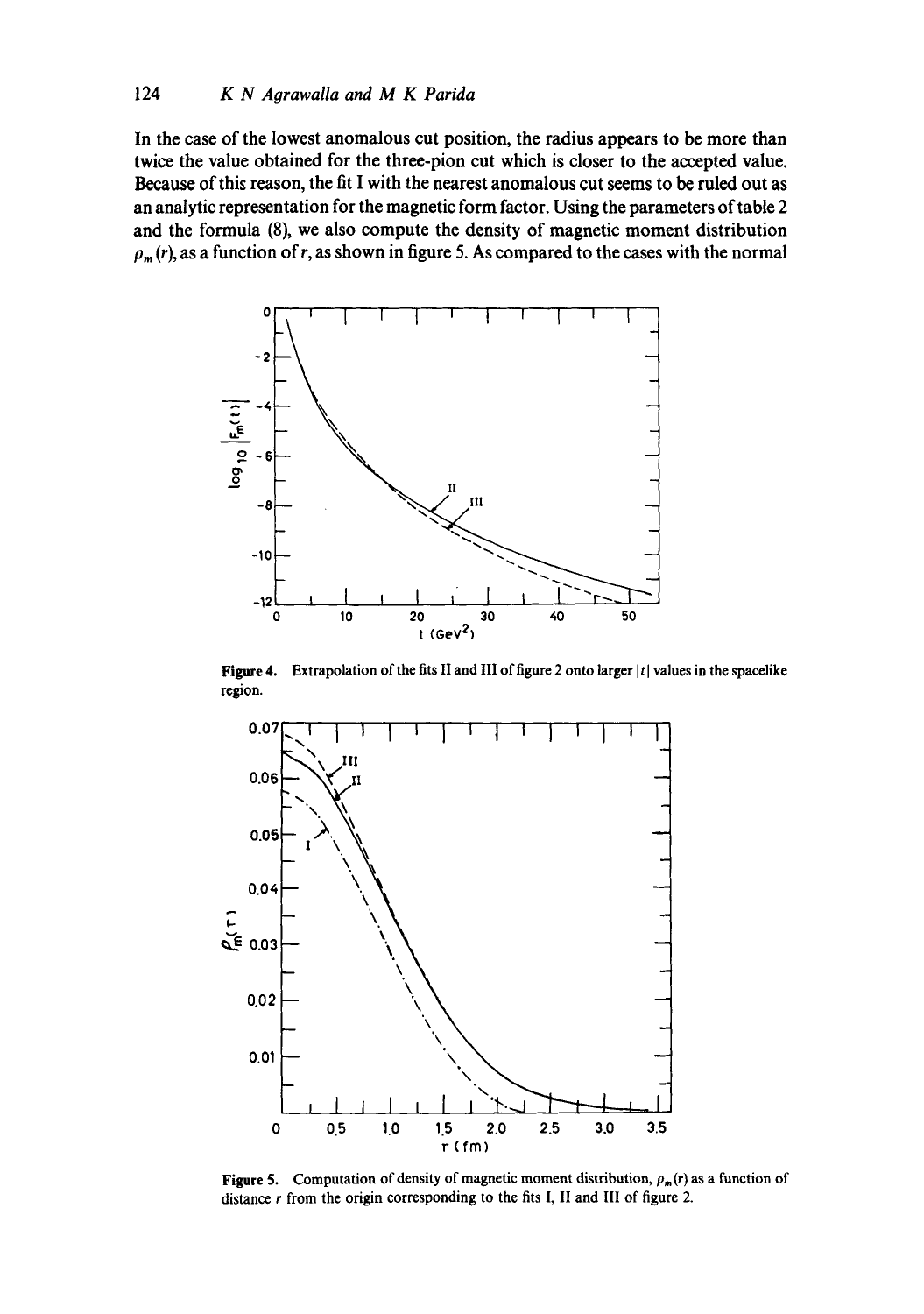three-pion cut or the distant anomalous cut (cases II or III), the nearest anamalous cut (case I) yields the density distribution nearly 25 % less for all values of  $r < 2.5$  fm. For each curve plotted in figure 5, we compute the half density distribution of magnetic moments as

$$
\gamma_m h = \begin{cases} 1.100 \text{ fm}, & \text{FIT I} \\ 1.075 \text{ fm}, & \text{FIT II} \\ 1.125 \text{ fm}, & \text{FIT III.} \end{cases}
$$
 (13)

Computed values of physical parameters for the magnetic form factor are shown in table 3 for the three different fits.

## **4. Analysis of the charge form factor data and extrapolation**

We have taken all the available 65 data points with their errors reported by different experimental groups. The D function is chosen in the form  $(2)$  with formulas  $(3)$  and  $(4)$ , and the N function is assumed to have the form (7) with formula (6), where  $t_a$  was chosen to be an anomalous cut position given in table 1 or the next nearest normal-cut position. As in the case of the magnetic form factor, the exponential weight function with  $\alpha > 0$  was found to be essential for any reasonable description of the data. Including the weight function in  $N(t)$  we tried to obtain the best possible fits with the nearest anomalous cuts at  $t_a = 0.01618 \text{ GeV}^2$  and  $0.075 \text{ GeV}^2$ . In both cases the fits to the data were found to be very poor. With  $t_a = 0.0618 \text{ GeV}^2$  the fit has been presented as curve I in figure 6 which corresponds to total  $\chi^2 = 371.5$  and  $\chi^2/DF = 6.2$ . With  $t_a = 0.075 \text{ GeV}^2$  the fit is similar. However, the total  $\chi^2$  reduces drastically by increasing the  $t_a$  value. With 6 free parameters the total  $\chi^2 = 68.8$  (104.5) and  $\chi^2/DF = 1.16$  (1.77) are obtained for  $t_a = 0.175$  (0.247) GeV<sup>2</sup> which corresponds to the three-pion (third nearest-anomalous)-cut position. These fits are shown by curves II and III in figure 6. Out of these, curve II is an acceptable best fit which does not predict the presence of a second dip or a third maximum, but fits the first dip and the second maximum very well. The parameters for the curve II are presented in table 4.

**Table** 3. Different physical quantities of the magnetic form factor obtained using *N/D* representation and experimental data.

| Physical<br>quantities                 | T     | Н                     | Ш       |
|----------------------------------------|-------|-----------------------|---------|
| Root-mean-square<br>radius (fm)        | 3.230 | 1.384                 | $1-747$ |
| Half-density<br>radius (fm)            | 1.100 | 1.075                 | 1.125   |
| Position of first<br>zero $(GeV2)$     |       | $-0.880$              |         |
| Position of second<br>maximum $(GeV2)$ |       | $-1.10$ to<br>$-1.30$ |         |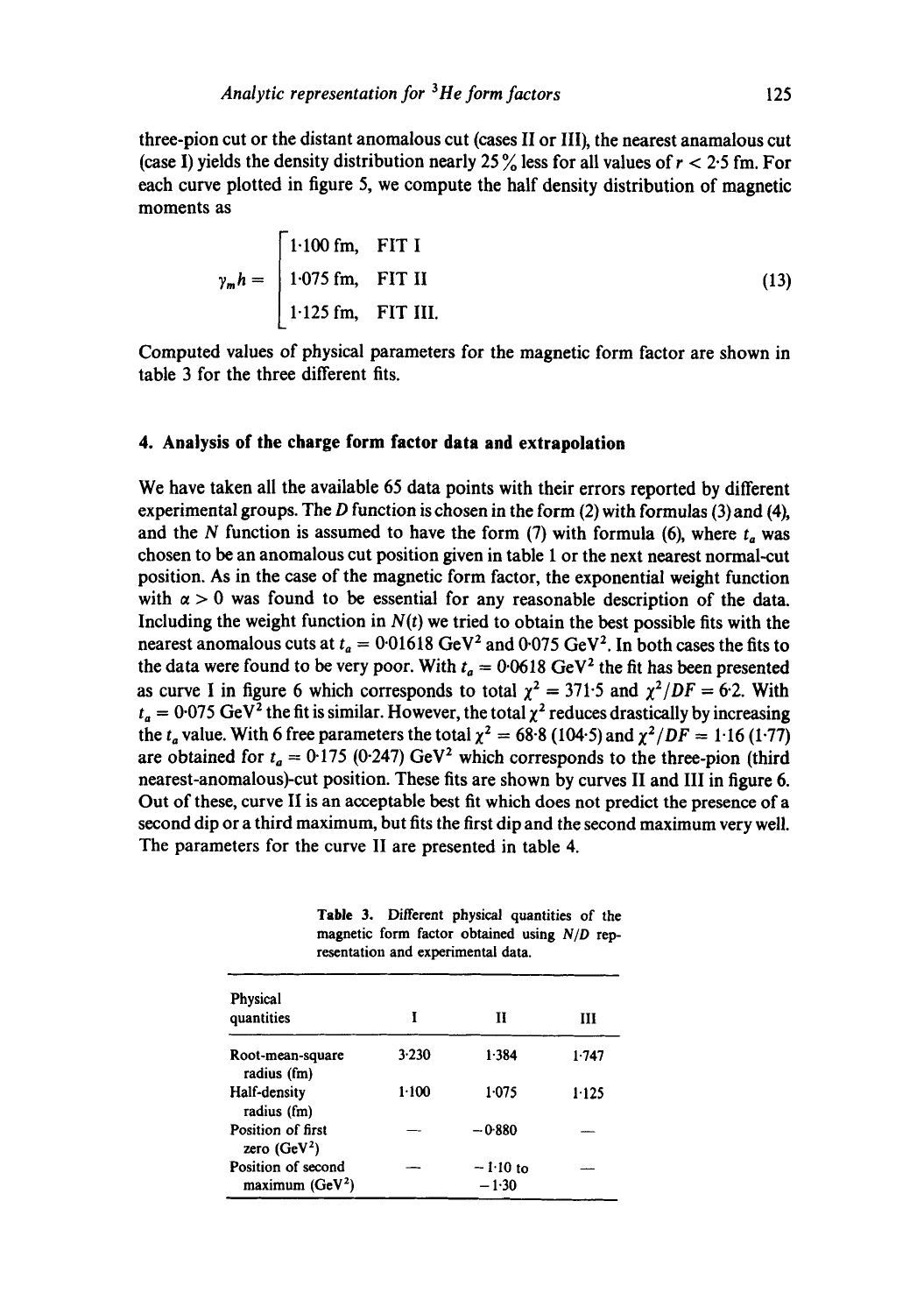Table 4. Unknown parameters of the *N/D* representation of the charge form factor obtained by fitting the experimental data as described in the text for two different cut positions,  $t_a = 0.175 \text{ GeV}^2$  and 0.19 GeV<sup>2</sup> of the N-function. Here  $g_i$ 's are the coefficients of the optimized polynomial expansion used for the N-function.

|                            | П         | IV<br>0-190 |  |
|----------------------------|-----------|-------------|--|
| $t_e$ (GeV <sup>2</sup> )  | 0.175     |             |  |
| $\chi^2/DF$                | $1 - 16$  | 1-06        |  |
| α                          | 2.110     | 1.9093      |  |
| $a_0$ (GeV <sup>2</sup> )  | 0.645     | 0.6460      |  |
| $a_{1}$                    | 0.0133    | 0-0837      |  |
| $a_2$ (GeV <sup>-2</sup> ) | 0.605     | 0.0431      |  |
| $e_0$                      | 0.645     | 0.6460      |  |
| $e_i$ (GeV <sup>2</sup> )  | $-0.3266$ | -06102      |  |
| $e_2$ (GeV <sup>2</sup> )  | $-0.0587$ | 0-1136      |  |
| $g_0$ (GeV <sup>2</sup> )  | 0.5612    | 0.5017      |  |
| $g_1$ (GeV <sup>2</sup> )  | 0.0903    | 0-1288      |  |
| $g_2$ (GeV <sup>2</sup> )  | 0.0065    | 00155       |  |

To know if the fit can be improved further, we treated  $t_a$  as a free parameter along with  $\alpha$ ,  $e_i$  and  $a_m$ , and found a minimum of total  $\chi^2 = 61.8$  ( $\chi^2/DF = 1.06$ ) with  $t_a = 0.19$  GeV<sup>2</sup> and 6 free parameters presented in table 4. This fit has been shown by the solid-line curve IV in figure 6. Besides fitting the first dip (second maximum) at  $| t | = 0.44$  (0.60) GeV<sup>2</sup>, this fit is consistent with the presence of a second dip (third maximum) at  $-t = 2.4$  (3.0–3.2) GeV<sup>2</sup>. Thus, although the two fits corresponding to curves II and IV are almost equally acceptable, the latter needs the presence of the second dip and the third maximum. Our analysis on the behaviour of the total  $\chi^2$  value as a function of  $t_a$  can be summarized in the following manner: as the cut position in the N function starts increasing from  $t_a = 0.0618 \text{ GeV}^2$ , the total  $\chi^2$  decreases, reaches a minimum for  $t_a = 0.19 \text{ GeV}^2$  and increases again as  $t_a$  is increased beyond this value.

As we have found, there are two almost equally acceptable good fits for the  ${}^{3}$ He charge form factor with  $t_a = 0.175$  and 0.19 GeV<sup>2</sup>, subject to the limitations that error in the extrapolated quantity increases as we move farther away from the region in the t-plane at which experimental data exist (Cutkosky and Deo 1968; Cutkosky 1969; Ciulli *et al* 1975), the two fits satisfy the asymptotic behaviour of the type

$$
F_c(t) \to \exp\left[-\alpha (\ln t)^2\right] \frac{\ln t^4}{t^2},\tag{13}
$$

where  $\alpha = 2.110 (1.909)$  for the fit II (IV) of figure 6. Using the parameters of the two fits from table 4, we find that both the fits have the first zero of their  $N(t)$  function at the experimentally observed dip position,  $-t = 0.44$  GeV<sup>2</sup>. The second zero of the  $N(t)$ function for the fit II does not occur in the physical region, but for fit IV, it occurs at  $-t = 2.40 \text{ GeV}^2$ . Similarly the third maximum for the fit IV appears to exist at  $-t = 3.0-3.2$  GeV<sup>2</sup>. Since the fits II and IV are almost equally acceptable, the present analysis does not definitely predict the second dip structure. Experimentally, however,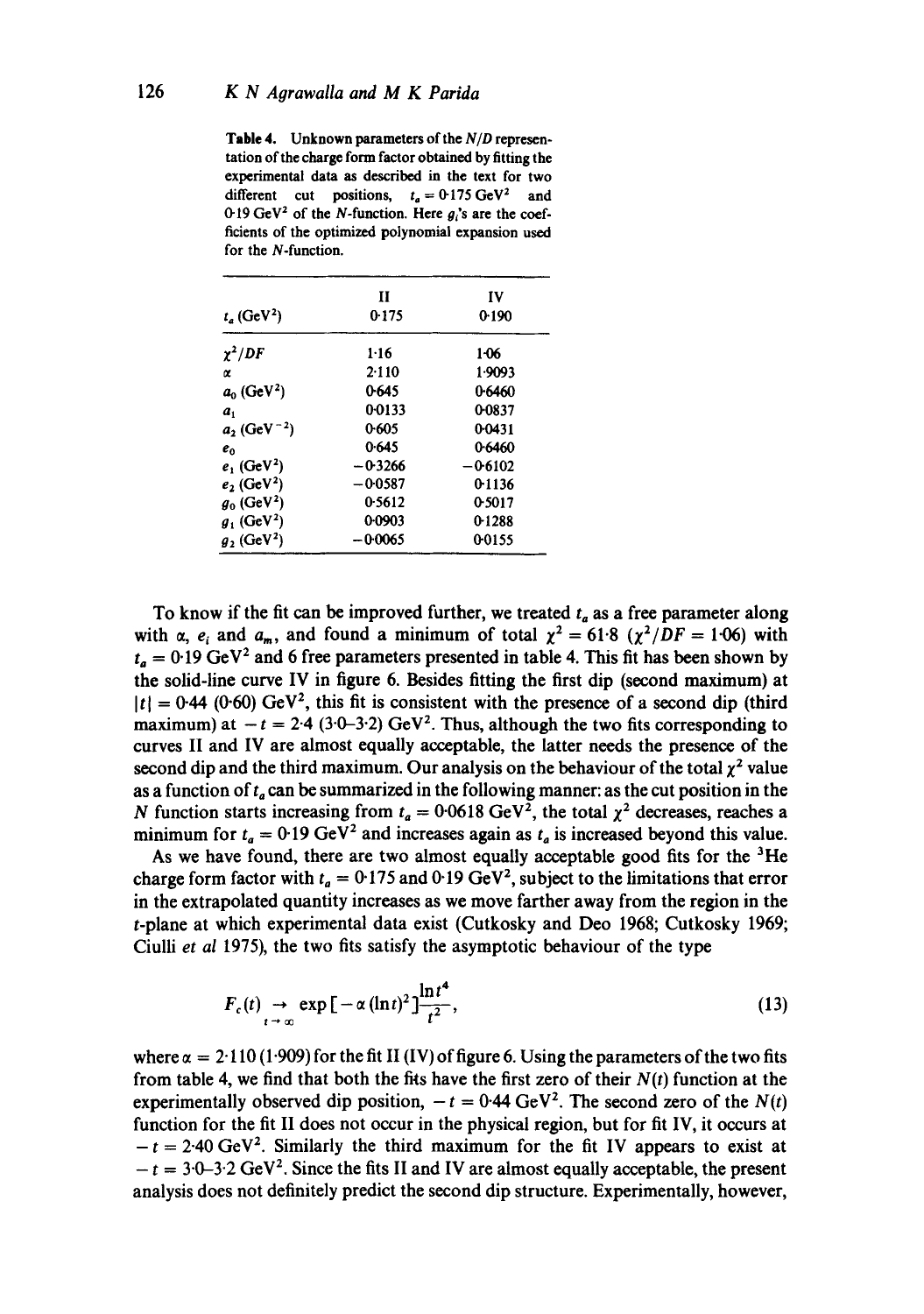

**Figure** 6. Fits to the available data on 3He charge form factor with the two-pion cut for the D-function. Curves I, II, III and IV represent fits with  $t_a = 0.0618, 0.175, 0.247$  and 0.19 GeV<sup>2</sup>, respectively, for the N-function as described in the text.

the data clearly exhibit the existence of a shoulder with rather large errors around  $-t$  $=2-3 \text{ GeV}^2$ , which has been interpreted as the region of the second dip and third maximum in the fit IV. We suggest that accurate measurements of the charge form factor be carried out for  $2.0 \le |t| \le 4.0$  GeV<sup>2</sup> in order to confirm the presence of the second dip.

Extrapolation of the fit IV onto the larger space-like and time-like  $t$  values are shown in figures  $7$  and  $8$  respectively. From figure  $8$  it is clear that the form factor extrapolates smoothly onto the time-like region, producing threshold enhancement at  $t_a = 0.19 \text{ GeV}^2$ , but having no resonance peaks. The behaviour of fit II, on extrapolation, is similar except that the threshold enhancement in the time-like region occurs at  $t_a = (3m_\pi)^2 = 0.175 \text{ GeV}^2$ . Using formula (8) and the parameters of table 4 we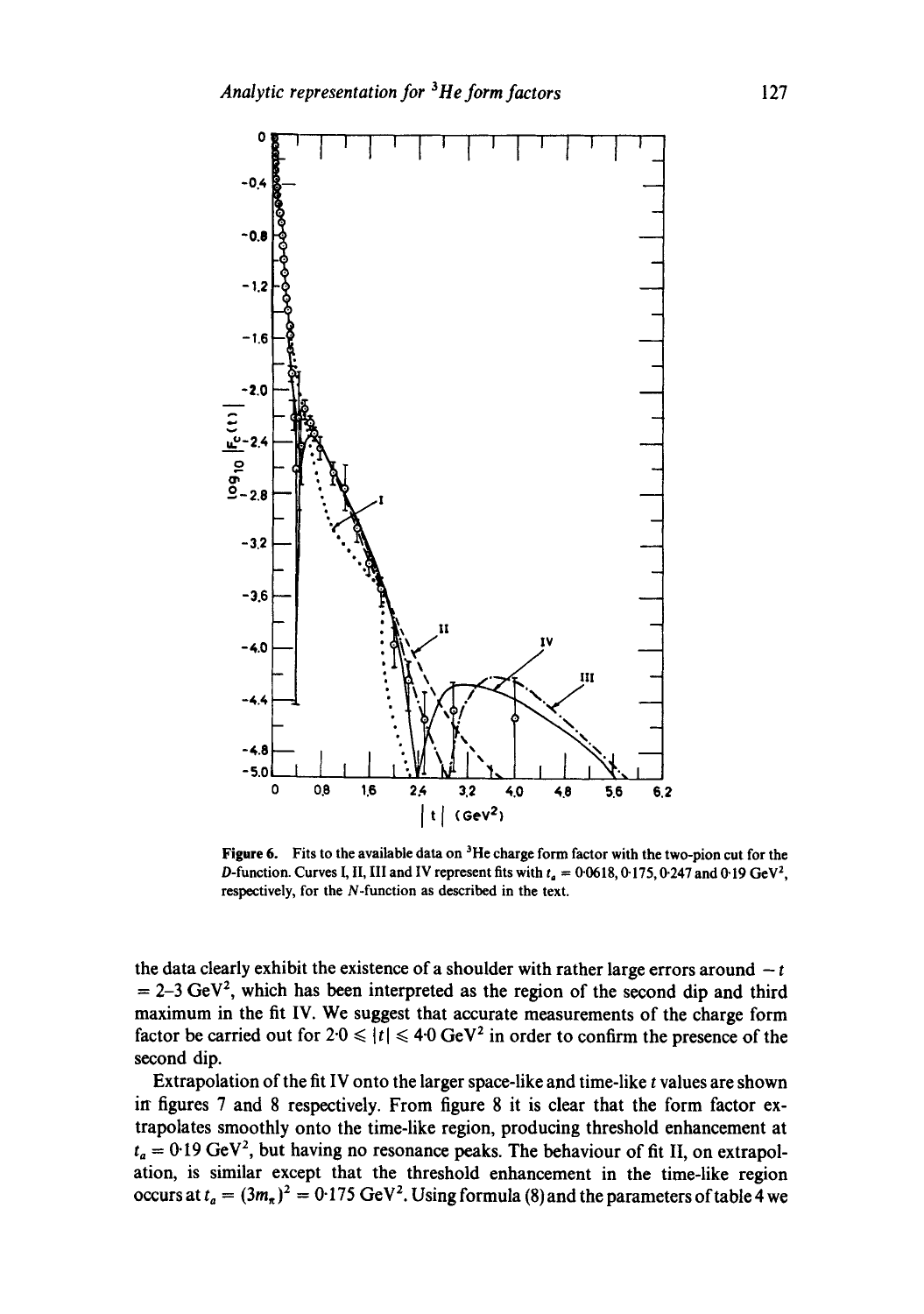

**Figure** 7. Extrapolation of the solid-line-fit of the 3He charge form factor shown in figure 6 (curve IV) onto larger spacelike  $|t|$  values.

calculate the root mean square charge radii for the two fits

$$
r_c = \begin{bmatrix} 1.875 \text{ fm}, & \text{FIT II} \\ 1.966 \text{ fm}, & \text{FIT IV.} \end{bmatrix}
$$
 (14)

Using formulas  $(1)$ – $(4)$ ,  $(6)$ ,  $(7)$  and  $(9)$ , and the parameters from table 4, the charge density  $\rho_c(r)$  as a function of r has been calculated for the fit IV and shown in figure 9. The plot of  $\rho_c(r)$  vs r for the fit II also shows the same pattern of behaviour. We compute the half density radius for the fit IV to be  $r_c^h = 1.05$  fm.

The parameters  $g_i$ 's occurring in the optimized Laguerre polynomial expansion in the N function have been computed using the parameters  $e_i$ 's and shown in table 4 and comparing formulas (5) and (7); they are found to decrease rapidly as we go over to higher order terms in Z. Although the  $a_n$  parameters occurring in the D function for the fit IV are found to decrease with increasing order in t, such a behaviour is not evident in the case of fit II.

#### **5. Summary, discussion and conclusion**

This analysis reveals that the proposed *N/D* method of analytic representation for form factors, which has been successfully tested for isoscalar light nuclei like deuteron and 4He (Parida 1979; Parida *et al* 1983; Agrawalla and Parida 1985), is capable of describing the charge, and magnetic-form-factor data of a nonisoscalar light nucleus like the  ${}^{3}$ He. Acceptable excellent fits are obtained when the N-function is used to parametrize the three-pion cut, or the anomalous cut at  $t_a = 0.247 \text{ GeV}^2$ ; and, in the former case only, the presence of a dip (secondary maximum) is predicted at  $-t = 0.88$  $(1.1-1.3) GeV<sup>2</sup>$ .

In the case of the charge form factor, two almost equally acceptable fits are found to exist when the N-function is used to parametrize the three-pion cut, or an effective cut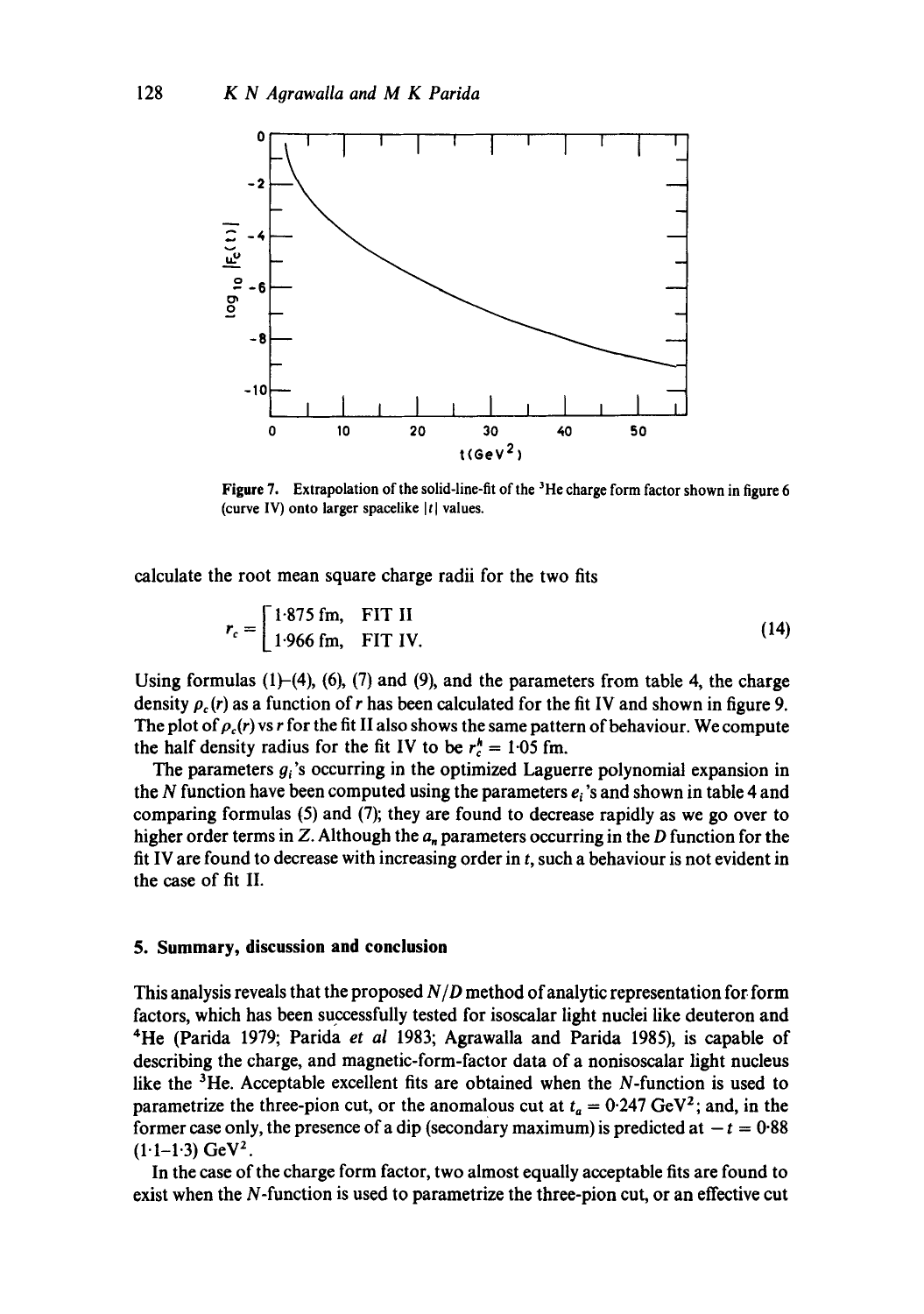

Figure 8. Extrapolation of the  ${}^{3}$ He charge form factor onto the time-like region using the solid-line fit (curve IV} of figure 6.

very close to it. In the latter case only, the presence of a second dip and a third maximum is predicted to occur. We suggest that accurate charge-form factor measurements in the region  $2.0 \le -t \le 4.0 \text{ GeV}^2$  be carried out to confirm whether such structures exist.

As we have observed in this and earlier analyses, the presence of the exponential weight function is essential for the nuclear form factors, which contributes a factor  $exp[-\alpha (\ln t)^2]$ , to their asymptotic behaviour. It is natural to suppose that since, according to QCD, the hadrons constituting the nucleus are themselves composed of coloured quarks, the quark form factor should occur as a factor in the actual nuclear form factor at least for large  $|t|$  values. In fact such a type of asymptotic behaviour of the quark form factor in the leading logarithmic order has been calculated using QCD and asymptotic dynamics (Dahman *et al* 1980; Kulish *et al* 1970, 1971).